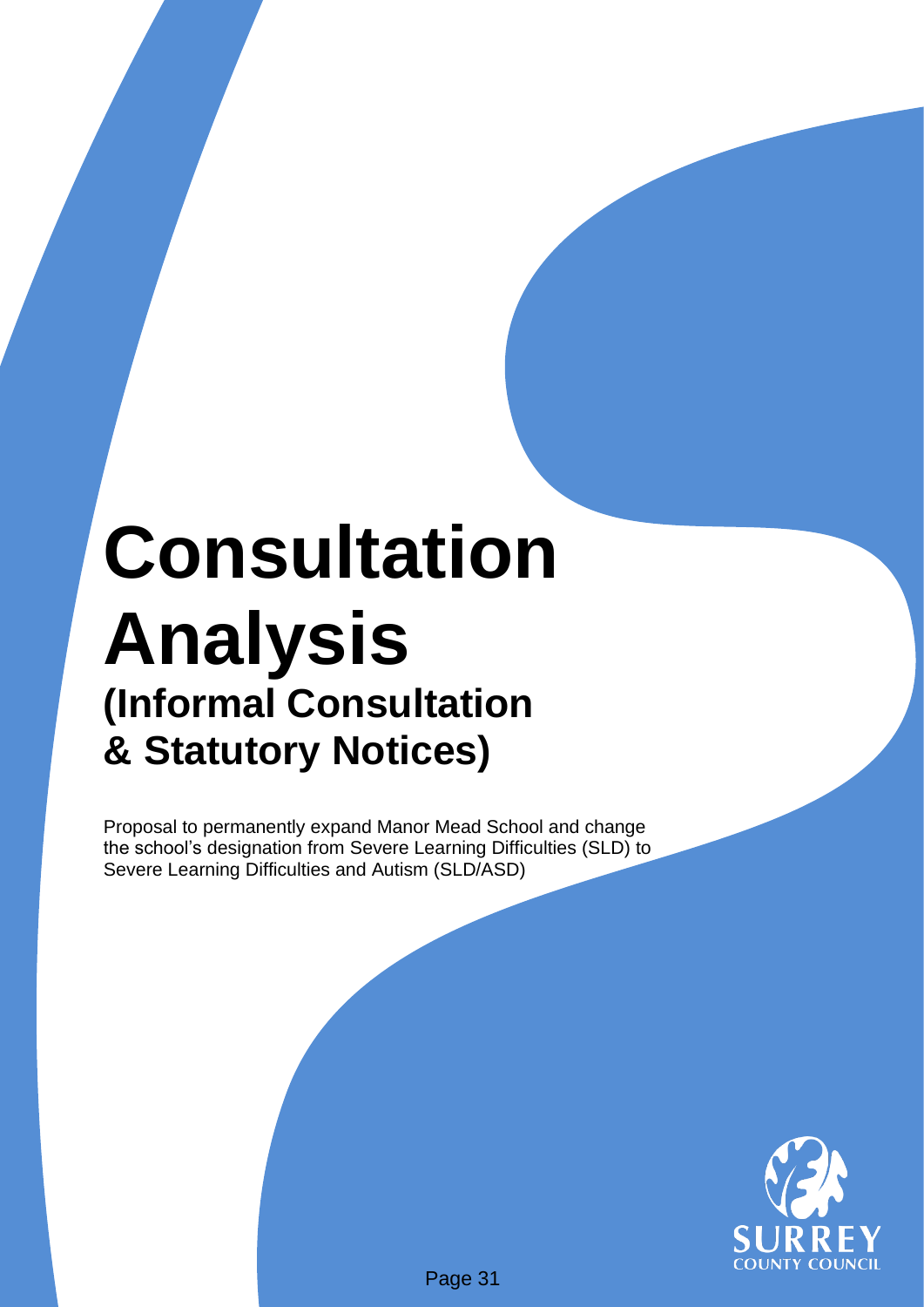## **Consultation Analysis - Proposal to expand Manor Mead School and change designation from Severe Learning Difficulties (SLD) to Severe Learning Difficulties and Autism (SLD/ASD)**

## **Introduction**

This report is an analysis of responses gathered on the proposal to expand Manor Mead School and change designation from SLD to SLD/ASD.

Surrey County Council published an informal consultation from 19 November 2021 to 15 January 2022.

Part 1 of this paper is an analysis of the responses received during the informal consultation and Part 2 is an analysis of the responses during the Statutory Notice period. This paper will be submitted to the Lead Cabinet Member for Education and Learning for consideration to determine the statutory notices on 26 April 2022*.*

## **Consultation Summary**

The aim of the consultation was to seek views on the proposal from all interested parties, particularly from pupils and their families who attend Manor Mead School, pupils and their families who may attend the school in the future, other Special Schools in Surrey, local schools and the local community.

The informal consultation was open from 19 November 2021 to 15 January 2022. The associated documentation was published on the Surrey County Council 'Surrey Says' website and circulated to local stakeholders. Interested parties were invited to return responses to the consultation via an online form or alternatively email or post responses.

A public meeting online was offered on 10 January 2022 but there were no requests to attend.

The Statutory Notices were published from 24 February to 24 March. The associated documentation was published on the Surrey County Council 'Surrey Says' website and circulated to local stakeholders. The notices were also published in the local paper on 25 February. Interested parties were invited to return responses to the consultation via an online form or alternatively email or post responses.

An Equality Impact Assessment was completed throughout the informal consultation period and statutory notices and responses to the consultation contribute to this.

### **Key points from the consultation responses**:

- 1. Almost all respondents (94%) **agree with the proposal** to permanently expand Manor Mead **School**
- 2. Almost all respondents (95%) **agree with the proposal** to change the designation at Manor Mead School
- 3. The most prevalent theme (36% of all respondents) in the comments was the **need for more specialist places** in Surrey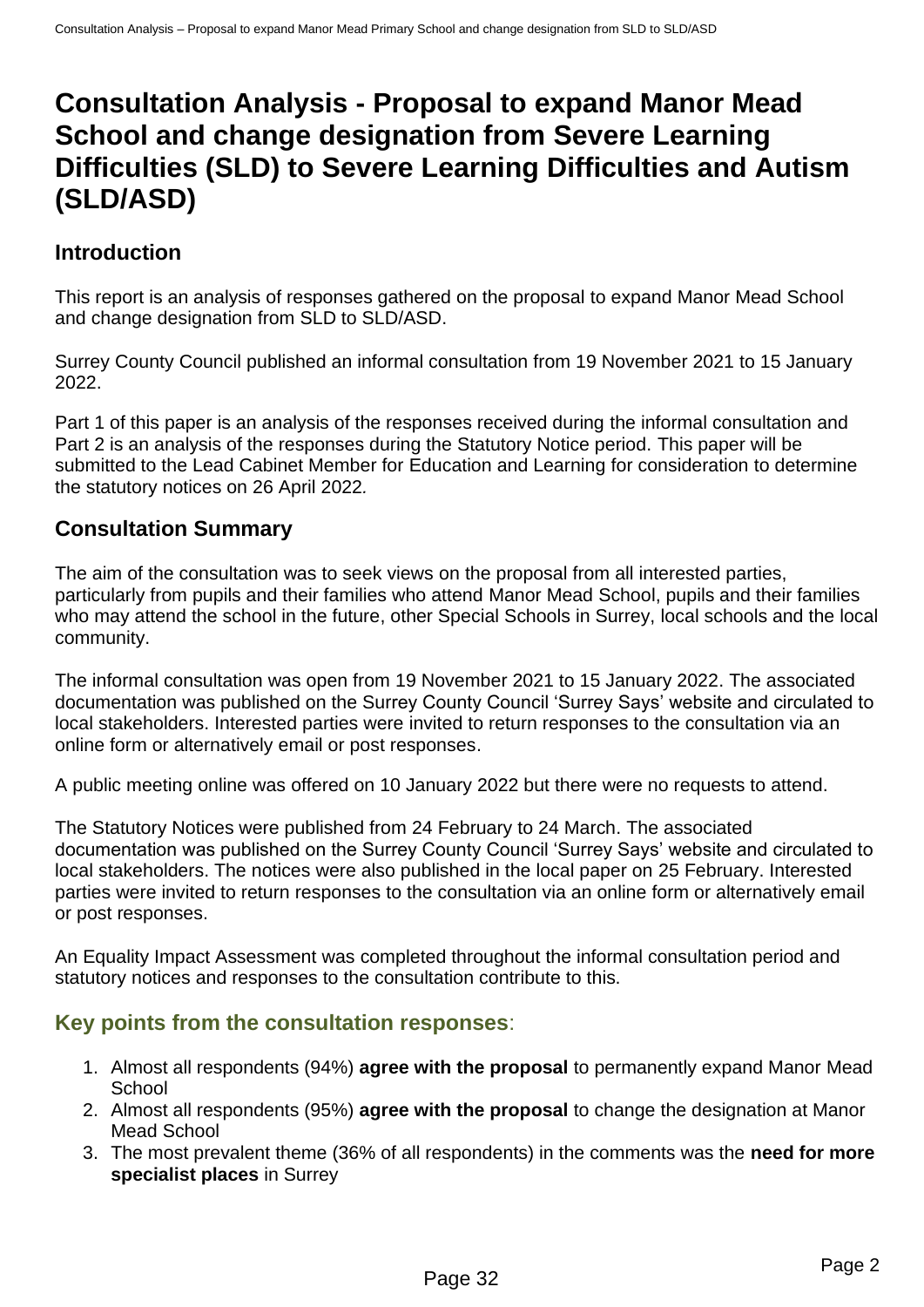4. The second most prevalent theme (23% of all respondents) in the comments was the **positive impacts for local children and young people** in the proposal.

## **Recommendations**:

The recommendations based on the analysis are that the Cabinet Member for Education and Learning determines the statutory notices at the decision meeting on 26 April 2022.

## **Part 1 – Informal Consultation**

## **Quantitative Analysis**

There were 61 responses to the consultation.

There were two questions in the consultation survey.

#### **Do you agree with the proposal to permanently expand Manor Mead School?**

57 (94%) respondents agreed with the proposal, 1 (2%) disagreed with the proposal, 3 (5%) selected "don't know"

#### **Do you agree with the proposal to change the designation from SLD to SLD & ASD?**

58 (95%) respondents agreed with the proposal, 2 (3%) disagreed with the proposal, 1 (2%) selected "don't know"

The chart below shows the distribution of who responded to the consultation. The highest percentage of respondents selected "parent/carer of a child attending the school" (26%).

#### **Graph 1: What is your relationship with the school?**

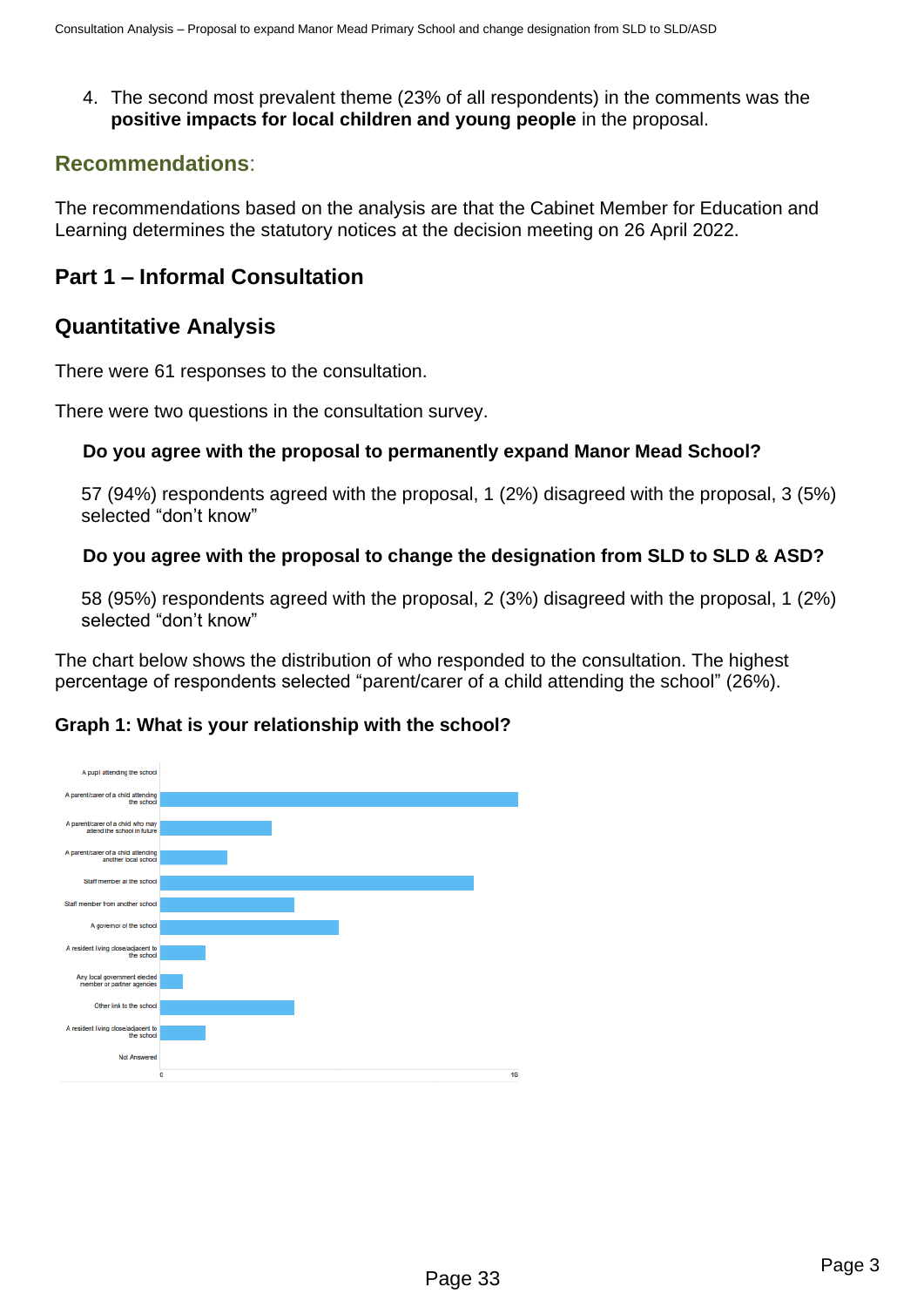## **Qualitative Analysis**

Respondents had the opportunity to add comments at the end of the survey and 32 out of 61 respondents (52%) left a comment. Comments left in reply to free-text questions were tagged drawing on 8 possible tags. Each response could have more than one tag attached. The overall frequency of each of the tags provides an indicator of respondent's main concerns regarding the proposal.

| <b>Sub theme</b>         | Tag                                                                             | <b>Number of</b><br>responses | Prevalence (%<br>out of 61 total<br>responses) | <b>Prevalence</b><br>(% out of<br>32<br>comments) |
|--------------------------|---------------------------------------------------------------------------------|-------------------------------|------------------------------------------------|---------------------------------------------------|
| <b>Positive impacts</b>  | <b>Positive</b><br>experiences of<br>children currently<br>attending the school | 9                             | 15%                                            | 28%                                               |
|                          | Positive impacts for<br>children                                                | 14                            | 23%                                            | 44%                                               |
|                          | Positive impacts for<br>local community                                         | 2                             | 3%                                             | 6%                                                |
|                          | Other positive<br>comments about the<br>school and staff                        | $\overline{4}$                | 7%                                             | 13%                                               |
| <b>Negative Impacts</b>  | <b>Negative</b><br>impacts/concerns                                             | $\overline{4}$                | 7%                                             | 13%                                               |
| <b>Specialist places</b> | Need more ASD<br>places                                                         | 11                            | 18%                                            | 34%                                               |
|                          | Need for more<br>specialist places                                              | 22                            | 36%                                            | 69%                                               |
| <b>Questions/Ideas</b>   | Questions/Ideas                                                                 | 6                             | 10%                                            | 19%                                               |

#### **Key themes from the consultation**

There were 4 key themes that emerged from the consultation response

#### **Positive Impacts**

9 respondents (15%) commented on the **positive experiences of children currently attending the school** particularly commenting on children attending the temporary expansion at Virginia Water.

*"….has settled at Manor Mead Virginia Water provision amazingly well, it remains a much needed provision for children in Surrey with ASD."*

*"I would be thrilled for this expansion, simply knowing that other young children are being given this chance in a placement that supports much more than just their education."*

*"Manor Mead, Virginia Water has provided my son and many other children a place for education and social growth."*

14 respondents (23%) commented on the **positive impacts of the proposal for children and young people**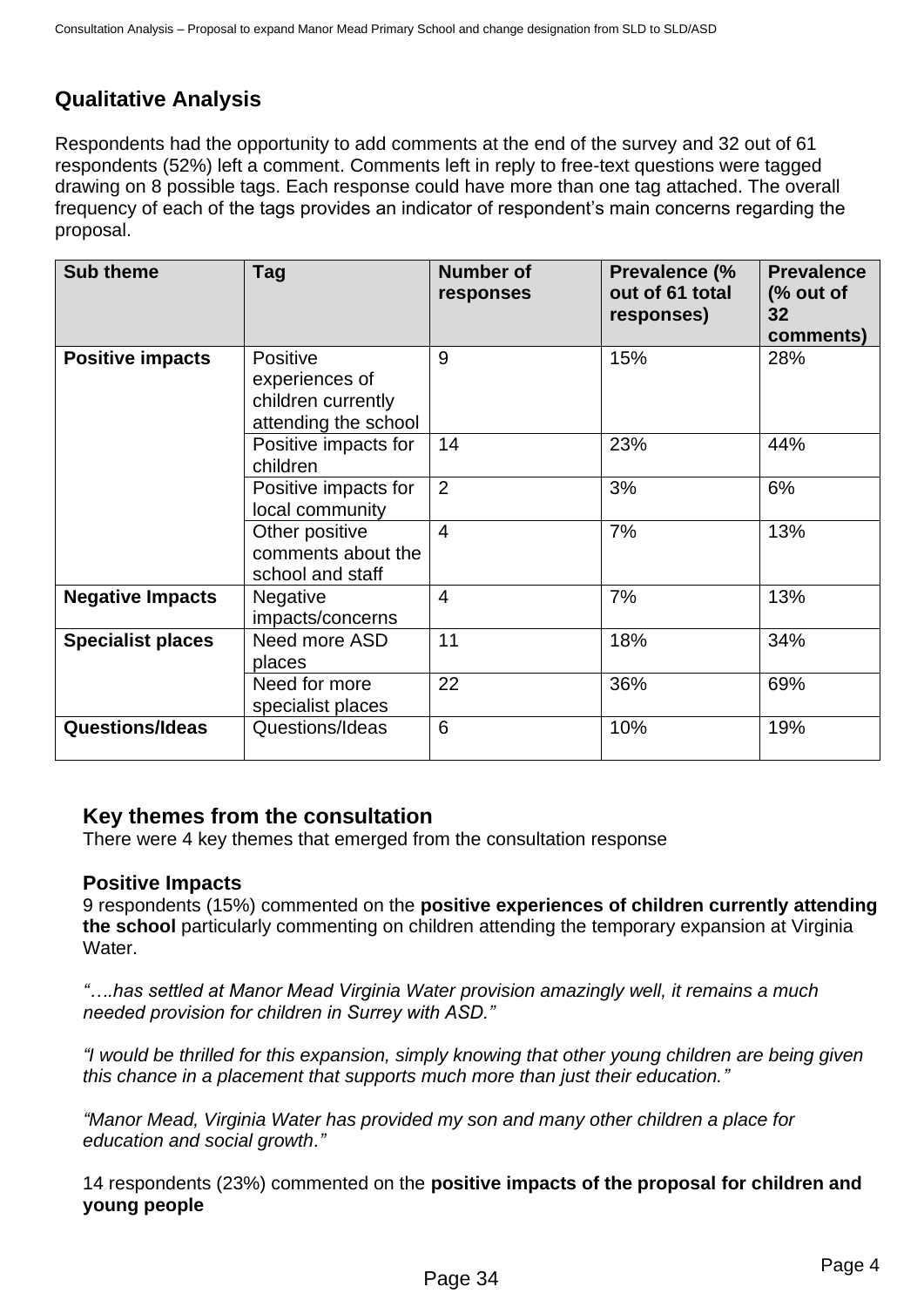*"this expansion enable the children with complex needs to access the right provision for their level of need"*

*"a positive move as it will provide education and consistency of more children who need it"*

2 respondents (3%) commented on the **positive impacts for the local community** mentioning supporting children and young people in the local community with more specialist places and the positive value in continuing to use the site at Virginia Water for education (after Christ Church C of E Infant School closed in July 2021).

4 respondents (7%) left **other positive comments about the school and staff**.

*We need to keep schools like this going in surrey as there is a shortage, and this school and its teachers are always spoken of so highly.*

*"the progress made* (by pupils) *in just half a term is phenomenal. This is down to the hard work of the staff ensuring the school not only caters to the academic needs of pupils but the holistic approach to education and personal development."*

#### **Negative Impacts or Concerns**

4 (7%) respondents mentioned **negative impacts or concerns.** 2 out of the 4 of those respondents agreed with the proposal.

One respondent was a parent/carer of a child previously attending the school and although they agreed with the proposal felt that the school could be improved by *"changing"* a member of staff at the school. One respondent was concerned that an expansion could have a negative impact on finances and wanted reassurance that a new site would not negatively impact the financial stability of the school. One respondent disagreed with the change in designation with concerns about the potential negative impact of mixing two types of primary needs in one school. One respondent who disagreed with the proposal was unable to find full details of the proposal and expressed concern that the site at Shepperton did not have capacity to expand and the result would be *"poorer facilities for the current intake of children".*

The negative impacts or concerns are addressed in the Question and Answer document published at [www.surreysays.co.uk](http://www.surreysays.co.uk/) on the Statutory Notices Consultation page.

#### **Need for Specialist places in Surrey**

11 respondents (18%) commented specifically on the need for more ASD places.

*"more spaces are desperately needed for ASD children in Surrey".*

*"There is huge crisis with insufficient school spaces for children with needs arising from ASD"*

22 respondents (36%) commented on the general need for more specialist places in Surrey.

*"Just wish there were more schools like this in the area, going on to secondary too. They're definitely needed."*

*"There is a huge shortage of special provision in our area, and I am fully in support of this expansion."*